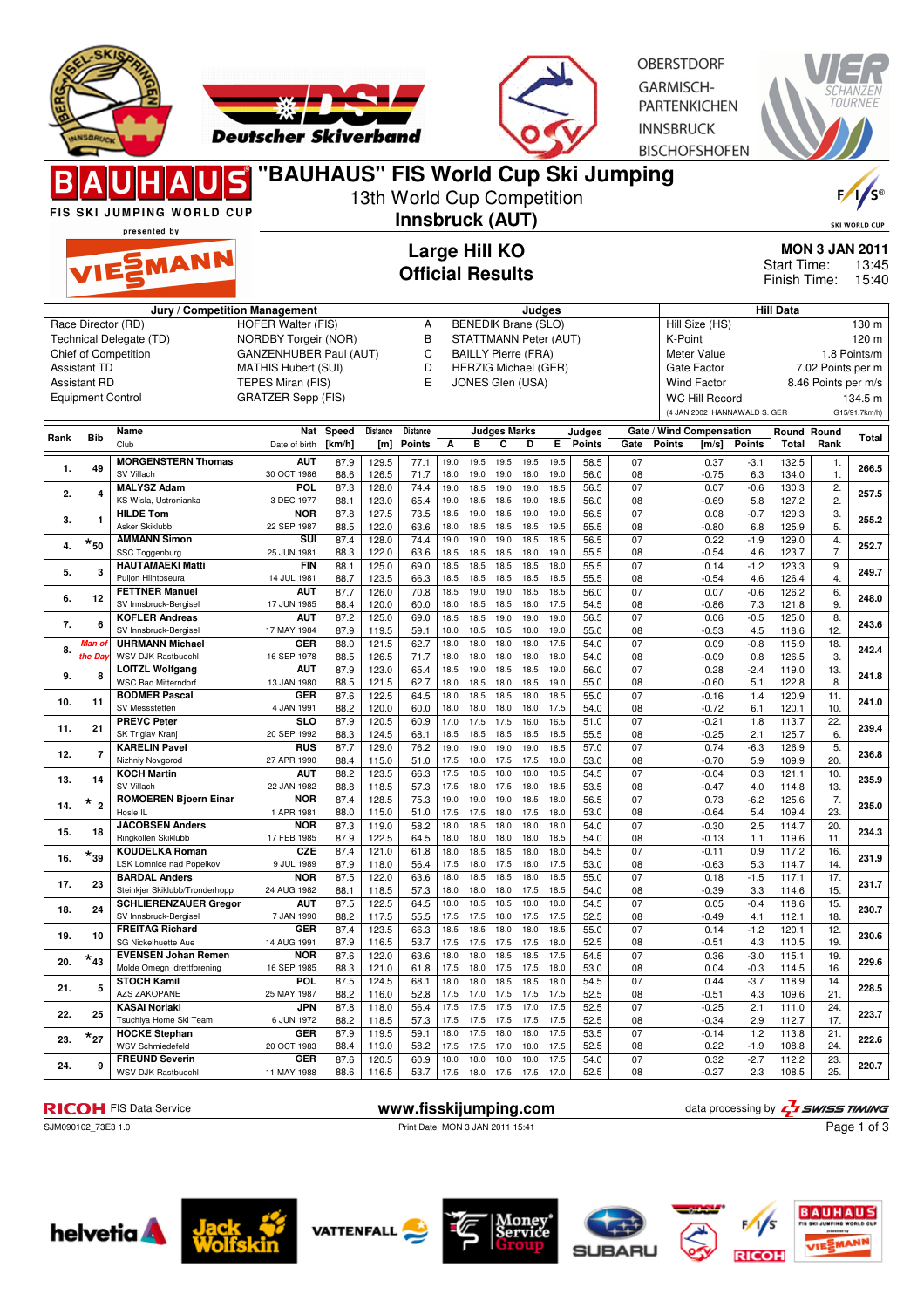



**OBERSTDORF** GARMISCH-**PARTENKICHEN INNSBRUCK BISCHOFSHOFEN** 



FIS SKI JUMPING WORLD CUP presented by

MANN

## **Innsbruck (AUT) Large Hill KO Official Results**

13th World Cup Competition

|                | <b>SKI WORLD CUP</b> |
|----------------|----------------------|
| MON 3 JAN 2011 |                      |
| ırt Time:      | 13:45                |

Finish Time: 15:40 Star

|      | Name       |                                                  |                           | Nat Speed    | Distance       | <b>Distance</b> |              | <b>Judges Marks</b> |              |              |              | Judges        | Gate / Wind Compensation |               |                    |               |               | Round Round |       |
|------|------------|--------------------------------------------------|---------------------------|--------------|----------------|-----------------|--------------|---------------------|--------------|--------------|--------------|---------------|--------------------------|---------------|--------------------|---------------|---------------|-------------|-------|
| Rank | <b>Bib</b> | Club                                             | Date of birth             | [km/h]       | [m]            | Points          | A            | в                   | C            | D            | Е            | <b>Points</b> | Gate                     | <b>Points</b> | [m/s]              | <b>Points</b> | <b>Total</b>  | Rank        | Total |
|      |            | <b>TEPES Jurii</b>                               | <b>SLO</b>                | 88.0         | 117.0          | 54.6            | 18.0         | 17.5                | 18.0         | 17.5         | 18.0         | 53.5          | 07                       |               | $-0.20$            | 1.7           | 109.8         | 25.         |       |
| 25.  | 19         | SD Dolomiti                                      | 14 FEB 1989               | 88.3         | 116.0          | 52.8            | 18.0         | 17.5                | 18.0         | 17.0         | 17.5         | 53.0          | 08                       |               | $-0.44$            | 3.7           | 109.5         | 22.         | 219.3 |
|      |            | <b>KOIVURANTA Anssi</b>                          | <b>FIN</b>                | 87.4         | 116.5          | 53.7            | 18.0         | 17.5                | 17.5         | 17.0         | 18.0         | 53.0          | 07                       |               | $-0.34$            | 2.9           | 109.6         | 26.         |       |
| 26.  | 17         | Kuusamon Erä-Veikot                              | 3 JUL 1988                | 88.0         | 115.0          | 51.0            | 17.5         | 17.5                | 17.5         | 17.0         | 17.0         | 52.0          | 08                       |               | $-0.60$            | 5.1           | 108.1         | 26.         | 217.7 |
| 27.  | 35         | <b>HLAVA Lukas</b>                               | <b>CZE</b>                | 87.9         | 115.0          | 51.0            | 17.5         | 17.5                | 17.5         | 17.0         | 17.0         | 52.0          | 07                       |               | $-0.16$            | 1.4           | 104.4         | 27.         | 207.8 |
|      |            | Dukla Liberec                                    | 10 SEP 1984               | 88.4         | 113.5          | 48.3            | 17.0         | 17.0                | 17.0         | 17.0         | 17.0         | 51.0          | 08                       |               | $-0.48$            | 4.1           | 103.4         | 28.         |       |
| 28.  | 38         | <b>DIETHART Thomas</b>                           | <b>AUT</b>                | 87.0         | 114.0          | 49.2            | 17.5         | 17.5                | 18.0         | 17.5         | 17.5         | 52.5          | 07                       |               | $-0.12$            | 1.0           | 102.7         | 29.         | 207.2 |
|      |            | <b>UVB Hinzenbach</b>                            | 25 FEB 1992               | 87.5         | 113.5          | 48.3            | 17.0         | 17.5                | 18.0         | 17.0         | 17.5         | 52.0          | 08                       |               | $-0.50$            | 4.2           | 104.5         | 27.         |       |
| 29.  | 31         | <b>KORNILOV Denis</b>                            | <b>RUS</b>                | 87.6         | 114.0          | 49.2            | 17.5         | 17.0                | 17.5         | 17.5         | 17.0         | 52.0          | 07                       |               | $-0.29$            | 2.5           | 103.7         | 28.         | 205.2 |
|      |            | Sdushor N. Novgorod Dinamo                       | 17 AUG 1986               | 88.0         | 112.5          | 46.5            | 17.0         | 17.0                | 17.5         | 17.5         | 17.0         | 51.5          | 08                       |               | $-0.41$            | 3.5           | 101.5         | 29.         |       |
| 30.  | 15         | <b>ITO Daiki</b><br>Snow Brand Ski Team          | <b>JPN</b><br>27 DEC 1985 | 87.6<br>88.2 | 113.0<br>113.0 | 47.4<br>47.4    | 17.0<br>15.5 | 17.5<br>15.5        | 18.0<br>17.5 | 17.5<br>16.0 | 17.5<br>16.0 | 52.5<br>47.5  | 07<br>08                 |               | $-0.12$<br>$-0.44$ | 1.0<br>3.7    | 100.9<br>98.6 | 30.<br>30.  | 199.5 |
|      |            |                                                  |                           |              |                |                 |              |                     |              |              |              |               |                          |               |                    |               |               |             |       |
|      |            | not qualified for final round                    |                           |              |                |                 |              |                     |              |              |              |               |                          |               |                    |               |               |             |       |
|      |            | <b>JANDA Jakub</b>                               | <b>CZE</b>                | 87.3         | 119.5          | 59.1            | 18.0         | 17.5                | 18.5         | 18.0         | 17.5         | 53.5          | 07                       |               | 0.12               | $-1.0$        | 111.6         | 31.         |       |
| 31.  | 41         | Dukla Liberec                                    | 27 APR 1978               |              |                |                 |              |                     |              |              |              |               |                          |               |                    |               |               |             | 111.6 |
|      |            | <b>CHEDAL Emmanuel</b>                           | <b>FRA</b>                | 87.8         | 118.5          | 57.3            | 17.0         | 18.0                | 18.0         | 17.5         | 17.5         | 53.0          | 07                       |               | $-0.11$            | 0.9           | 111.2         | 32.         |       |
| 32.  | 30         | <b>SC Courchevel</b>                             | 15 JAN 1983               |              |                |                 |              |                     |              |              |              |               |                          |               |                    |               |               |             | 111.2 |
|      |            | <b>AHONEN Janne</b>                              | <b>FIN</b>                | 88.3         | 118.5          | 57.3            | 18.0         | 17.5                | 17.0         | 17.5         | 17.5         | 52.5          | 07                       |               | $-0.04$            | 0.3           | 110.1         | 33.         | 110.1 |
| 33.  | 28         | Lahden Hiihtoseura                               | 11 MAY 1977               |              |                |                 |              |                     |              |              |              |               |                          |               |                    |               |               |             |       |
| 34.  | 34         | <b>HAYBOECK Michael</b>                          | <b>AUT</b>                | 87.6         | 116.5          | 53.7            | 17.5         | 18.0                | 18.0         | 17.5         | 18.0         | 53.5          | 07                       |               | $-0.14$            | 1.2           | 108.4         | 34.         | 108.4 |
|      |            | <b>UVB Hinzenbach</b>                            | 5 MAR 1991                |              |                |                 |              |                     |              |              |              |               |                          |               |                    |               |               |             |       |
| 35.  | 42         | <b>INNAUER Mario</b>                             | <b>AUT</b>                | 87.1         | 117.5          | 55.5            | 17.5         | 18.0                | 18.0         | 17.5         | 18.0         | 53.5          | 07                       |               | 0.22               | $-1.9$        | 107.1         | 35.         | 107.1 |
|      |            | SV Innsbruck-Bergisel                            | 10 JAN 1990               |              |                |                 |              |                     |              |              |              |               |                          |               |                    |               |               |             |       |
| 36.  | 22         | <b>THURNBICHLER Stefan</b>                       | <b>AUT</b>                | 87.5         | 115.5          | 51.9            | 17.5         | 18.0                | 18.0         | 17.5         | 18.0         | 53.5          | 07                       |               | $-0.15$            | 1.3           | 106.7         | 36.         | 106.7 |
|      |            | Kitzbueheler Ski Club                            | 2 MAR 1984                |              |                |                 |              | 17.5                | 17.5         | 17.5         | 17.5         |               | 07                       |               |                    |               |               |             |       |
| 37.  | 47         | <b>COLLOREDO Sebastian</b><br>G.S. Fiamme Gialle | <b>ITA</b><br>9 SEP 1987  | 87.3         | 116.0          | 52.8            | 17.0         |                     |              |              |              | 52.5          |                          |               | $-0.03$            | 0.3           | 105.6         | 37.         | 105.6 |
|      |            | <b>MUOTKA OIII</b>                               | <b>FIN</b>                | 87.8         | 115.5          | 51.9            | 16.5         | 17.0                | 17.0         | 16.5         | 17.0         | 50.5          | 07                       |               | $-0.07$            | 0.6           | 103.0         | 38.         |       |
| 38.  | 26         | Ounasvaaran Hiihtoseura                          | 14 JUL 1988               |              |                |                 |              |                     |              |              |              |               |                          |               |                    |               |               |             | 103.0 |
|      |            | <b>TAKEUCHI Taku</b>                             | <b>JPN</b>                | 87.5         | 113.0          | 47.4            | 17.5         | 17.0                | 17.5         | 17.0         | 17.5         | 52.0          | 07                       |               | $-0.26$            | 2.2           | 101.6         | 39.         |       |
| 39.  | 33         | Kitano Construction Corp. Ski Club               | 20 MAY 1987               |              |                |                 |              |                     |              |              |              |               |                          |               |                    |               |               |             | 101.6 |
|      |            | <b>HAYBOECK Stefan</b>                           | <b>AUT</b>                | 87.6         | 114.0          | 49.2            | 17.5         | 17.5                | 18.0         | 17.0         | 17.5         | 52.5          | 07                       |               | 0.06               | $-0.5$        | 101.2         | 40.         |       |
| 40.  | 44         | UVB Hinzenbach                                   | 27 AUG 1989               |              |                |                 |              |                     |              |              |              |               |                          |               |                    |               |               |             | 101.2 |
| 41.  | 36         | <b>SEDLAK Borek</b>                              | <b>CZE</b>                | 87.7         | 113.0          | 47.4            | 17.0         | 17.0                | 17.5         | 17.0         | 17.0         | 51.0          | 07                       |               | $-0.10$            | 0.8           | 99.2          | 41.         | 99.2  |
|      |            | Dukla Liberec                                    | 15 JUN 1981               |              |                |                 |              |                     |              |              |              |               |                          |               |                    |               |               |             |       |
| 41.  | 46         | <b>GRIGOLI Marco</b>                             | SUI                       | 87.7         | 113.0          | 47.4            | 17.0         | 17.5                | 17.5         | 17.0         | 17.0         | 51.5          | 07                       |               | $-0.03$            | 0.3           | 99.2          | 41.         | 99.2  |
|      |            | SC Alpina St. Moritz                             | 27 APR 1991               |              |                |                 |              |                     |              |              |              |               |                          |               |                    |               |               |             |       |
| 43.  | 37         | <b>HULA Stefan</b>                               | <b>POL</b>                | 87.3         | 112.5          | 46.5            | 17.0         | 17.5                | 18.0         | 17.0         | 17.0         | 51.5          | 07                       |               | 0.14               | $-1.2$        | 96.8          | 43.         | 96.8  |
|      |            | SSR LZS SOKOL Szczyrk<br><b>KRANJEC Robert</b>   | 29 SEP 1986<br><b>SLO</b> | 87.9         |                |                 | 17.0         |                     | 17.0         | 16.5         | 17.0         |               | 07                       |               | $-0.27$            | 2.3           |               | 44.         |       |
| 44.  | 20         | SK Triglav Kranj                                 | 16 JUL 1981               |              | 110.5          | 42.9            |              | 16.5                |              |              |              | 50.5          |                          |               |                    |               | 95.7          |             | 95.7  |
|      |            | <b>MATURA Jan</b>                                | <b>CZE</b>                | 87.8         | 110.5          | 42.9            | 17.0         | 16.5                | 17.5         | 17.0         | 17.0         | 51.0          | 07                       |               | $-0.15$            | 1.3           | 95.2          | 45.         |       |
| 45.  | 32         | Dukla Liberec                                    | 29 JAN 1980               |              |                |                 |              |                     |              |              |              |               |                          |               |                    |               |               |             | 95.2  |
|      |            | <b>TOCHIMOTO Shohei</b>                          | JPN                       | 87.4         | 113.5          | 48.3            | 17.0         | 17.5                | 17.5         | 17.0         | 17.5         | 52.0          | 07                       |               | 0.61               | $-5.2$        | 95.1          | 46.         |       |
| 46.  | 45         | Snow Brand Ski Team                              | 21 DEC 1989               |              |                |                 |              |                     |              |              |              |               |                          |               |                    |               |               |             | 95.1  |
|      |            | <b>NEUMAYER Michael</b>                          | <b>GER</b>                | 88.0         | 110.0          | 42.0            | 16.0         | 16.0                | 16.0         | 16.5         | 16.0         | 48.0          | 07                       |               | $-0.26$            | 2.2           | 92.2          | 47.         |       |
| 47.  | 16         | SK Berchtesgaden                                 | 15 JAN 1979               |              |                |                 |              |                     |              |              |              |               |                          |               |                    |               |               |             | 92.2  |
| 48.  | 48         | <b>KUBACKI Dawid</b>                             | POL                       | 87.6         | 109.5          | 41.1            | 16.5         | 16.5                | 16.5         | 16.5         | 16.5         | 49.5          | 07                       |               | $-0.01$            | 0.1           | 90.7          | 48.         | 90.7  |
|      |            | TS Wisla Zakopane                                | 12 MAR 1990               |              |                |                 |              |                     |              |              |              |               |                          |               |                    |               |               |             |       |
| 49.  | 40         | <b>PIKL Primoz</b>                               | <b>SLO</b>                | 87.7         | 108.5          | 39.3            | 16.0         | 16.5                | 17.0         | 16.5         | 17.0         | 50.0          | 07                       |               | $-0.12$            | 1.0           | 90.3          | 49.         | 90.3  |
|      |            | SSK Ljubno BTC                                   | 25 AUG 1982               |              |                |                 |              |                     |              |              |              |               |                          |               |                    |               |               |             |       |

**Disqualified**

13 ZOGRAFSKI Vladimir BUL SCE 1.2.1.1

SJM090102\_73E3 1.0 Print Date MON 3 JAN 2011 15:41

**RICOH** FIS Data Service **www.fisskijumping.com** data processing by  $\frac{7}{2}$  **swiss TIMING** 

Page 2 of 3

helvetia A



**VATTENFALL**